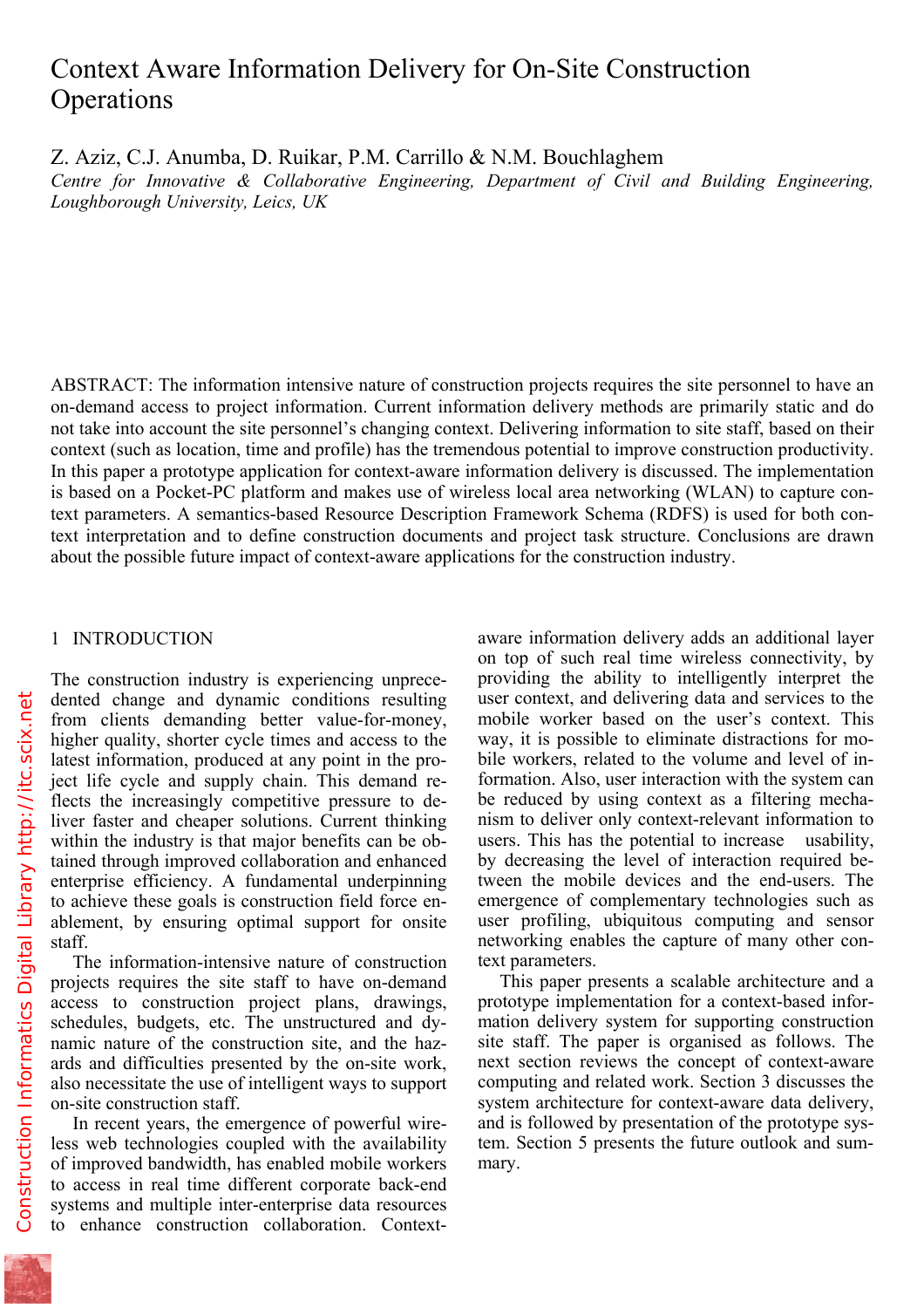Context-aware computing is defined by Burrell et al (2001) as the use of environmental characteristics such as the user's location, time, identity, profile and activity to inform the computing device so that it may provide information to the user that is relevant to the current context. Context-aware computing enables a mobile application to leverage knowledge about various context parameters such as who the user is, what the user is doing, where the user is and what terminal the user is using. The application adapts services to the interpreted context, thereby ensuring that the busy user gets highly specific data and services (Schilit et al., 1994). Pashtan (2005) described four key partitions of context parameters, including user static context, user dynamic context, network connectivity and environmental context (Figure 1).



Figure 1. Context Dimensions

# *2.1 Related Work*

The application of context-awareness for mobile users has been demonstrated in a large number of applications, including fieldwork (Kortuem et al., 1999; Pascoe et al., 1998), museums (Fleck et al., 02; Lassila et al., 2003), route planning (Marmasse et al., 2002), libraries (Aittola et al., 03) and tourism (Long et al., 1996; Laukkanen et al., 2002). Other projects that have specifically focused on locationbased data delivery include the GUIDE project (Davies et al., 99) and the Mobile Shadow Project

proach is based on the use of agents, to map the physical context to the virtual context. Ambience project (Ambience, 2004) has adopted a different approach by focusing on creating a digital environment that is aware of persons' presence, context, and sensitivity and responds accordingly. Context-aware applications are also being investigated by other fields of research in computer science, including mobile computing, wearable computing, augmented reality, ubiquitous computing and human-computer interaction.

There is also a great deal of interest in the application of Semantic Web technologies in context aware applications. The Semantic Web technologies provide a framework for shared definition of context, resources and their relationships. It also provides an application and platform independent way to interpret context, thereby enabling both humans and software agents to infer new context knowledge and consequently take intelligent actions. In the Konti Project, an ontology is developed for expressing the properties required for constructing contextual profiles (Toivonen et al., 2003). Chen et al (2003) also applied the Semantic Web technologies for modeling context and for supporting context reasoning.

## 3 CONTEXT AWARE SERVICE DELIVERY ARCHITECTURE

The concept of "context-aware information delivery" as discussed in this paper centres on the need to provide mobile construction workers highly specific information and services on an as-needed basis. This concept goes beyond merely capturing user context. It encompasses the creation of a pervasive, user centred mobile work environment, which has the ability to deliver relevant information to the workers by intelligent interpretation of their context so that they can take more informed decisions. Figure 2 presents a system architecture for context aware information delivery. It is based on multiple tiers which are explained below:

# *3.1 The Client Tier*

The Client tier provides users with access to the system. It also facilitates context capture. It includes WLAN-enabled devices and WLAN tags, which contain information about the objects they are attached to.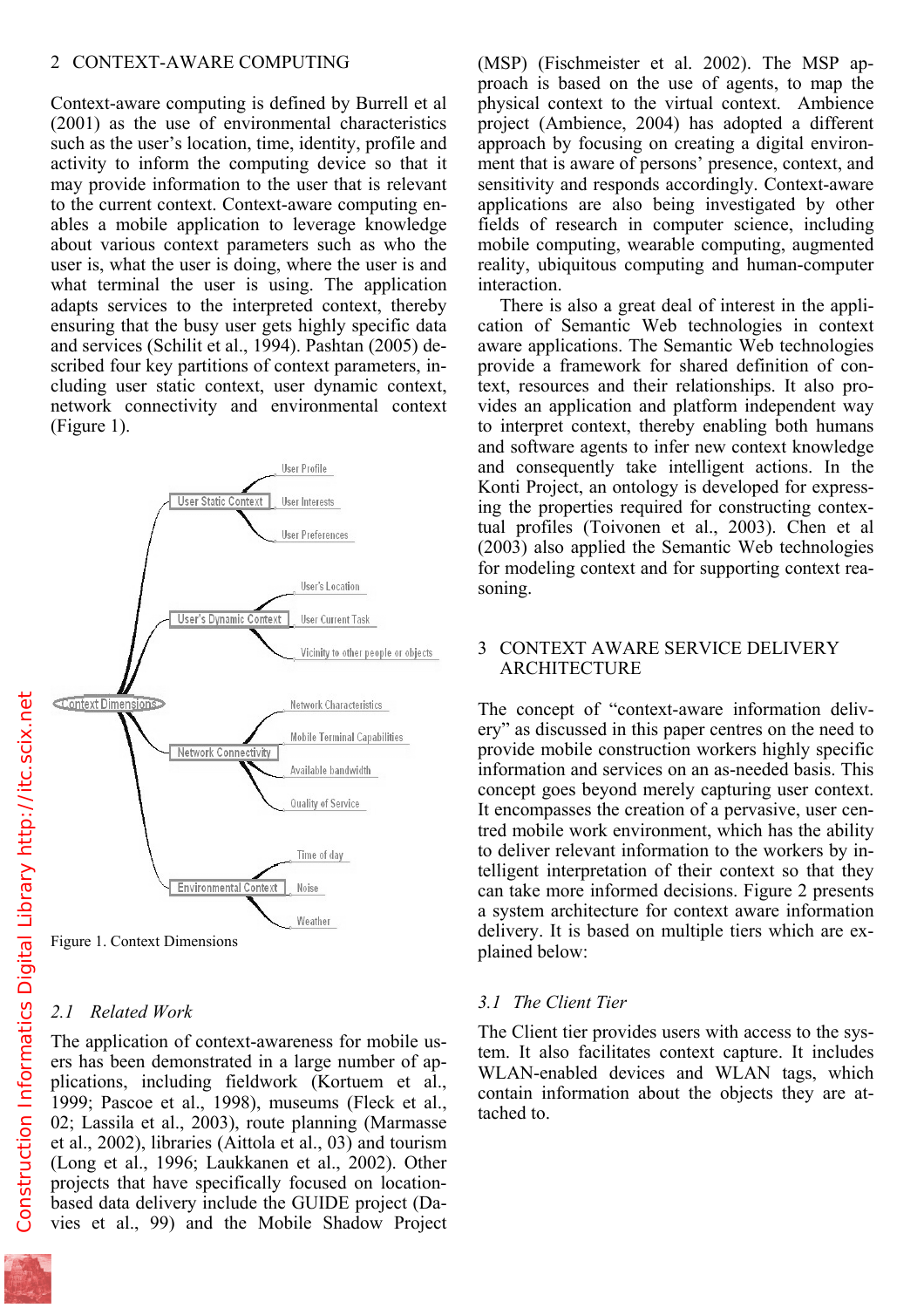

Figure 2. Context Aware Services Delivery Architecture

## *3.2 The Access Tier*

This provides the vital communication link between the wired back-end and the wireless front-end, using a WLAN-based infrastructure. The proposed architecture relies entirely on standard Internet technologies (e.g. IP addressing, HTTP). This ensures that any IP-based wireless technology can possibly be used. Key components in the access tier include a proxy and a publisher. The proxy server keeps a cache of active user sessions and the most accessed services. This eliminates unnecessary traffic over the wireless network. The publisher handles device detection and content update based on the changing user context. The access tier supports both push and pull modes of interaction (i.e. information can be pushed to the user while the user can also proactively access the relevant information.

## *3.3 The Positioning Tier*

The positioning tier tracks all mobile devices and tags in a wireless domain and determines their current location, by displaying coordinates corresponding to device/tag current location on a map. Tags contain important information about the object they are attached to.

# *3.4 The Context Broker*

The context broker acquires context information, applies semantics-based reasoning to the captured contextual information and determines information relevant to users based on their existing context.

# *3.5 The Application Tier*

It contains construction applications and services, to support mobile workers. As logic and data processing resides on the wired network, the mobile client is charged with minimal memory and processorconsuming tasks.

Five context dimensions are addressed in this research, including Location, Time, User Device, User Profile and User Activity (Figure 3).



Figure 3. Context Dimensions

Context is drawn from the following sources:

- − Current location, via a wireless local area network-based positioning system. A client application running on a user's mobile device or a WLAN tag sends constant position updates to the position engine over a wireless link. This allows real time position determination of users and equipment;
- − User Device, through a Microsoft.NET framework application;
- − User profile, associated with mobile device's unique IP address;
- − User's Activity via integration with MS Pocket Outlook;
- Time via computer clock.

Changes in the context prompt the context broker to trigger the pre-programmed events. Events may include delivery of push-based messages to the users (e.g. H&S warnings) or an exchange of information with other applications, to make them aware of the events on the site. As the user context changes (e.g. change of location, tasks), the context broker recalculates the available services to users in real time. In the prototype implementation, RDF schema (RDF, 2004) was used to provide vocabulary and structure to express the gathered contextual information. Previously, many researchers have also used RDF schema for representing and delivering the context information (Ferscha et al., 2002; Chen et al., 2004; Toivonen et al., 2003). Being XML-based, RDF also ensures provision of context information in an application and platform-independent way.

Using RDF schema, the context broker maps captured contextual information to available data and services.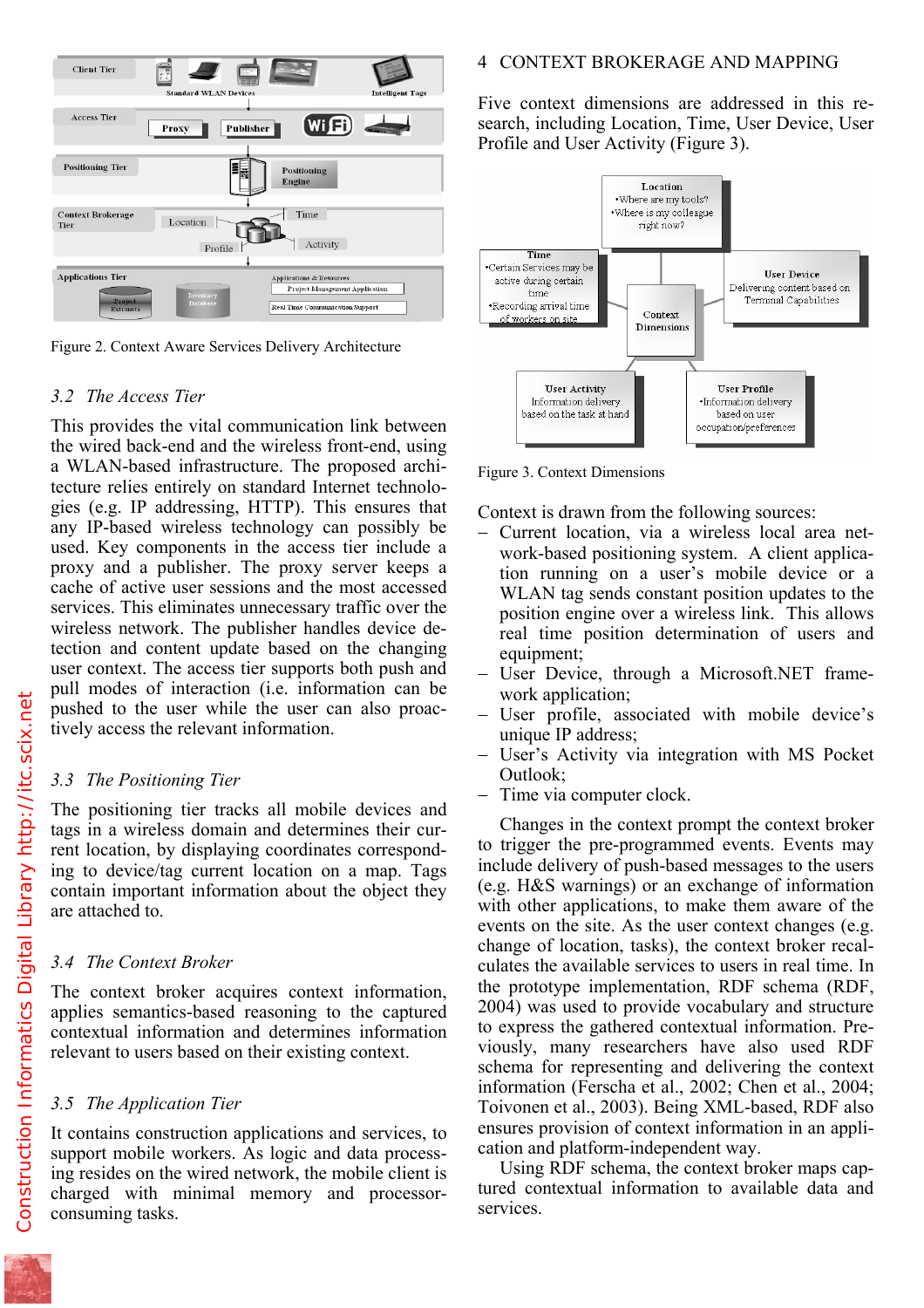- − *User Profile to Project Data:* Mapping of information, based on the role of user on site;
- − *Location to Project Data:* Mapping user location to project data (e.g. if electrician is on floor 3, he probably requires floor 3 drawings and services);
- − *User Task to Project Data:*Mapping information delivery to the task at hand.

This mapping is then *used* as a filtering mechanism to find relevant documents for a given context. Figure 4 shows a higher level ontology used in the mapping process, describing the link between user profiles and associated resources.



Figure 4.Team Profile Ontology

The Resource Description Framework Schema (RDFS) was selected as the ontology language of the system. With regard to ontologies, RDFS provides two important contributions: a standardized syntax for writing ontologies and a standard set of modelling primitives such as 'instance-of' and 'subclass-of' relationships (W3C, 2004). Ontology is developed using a modular approach with high flexibility so that it can be extended to accommodate an unlimited amount of new ontologies in the future.

RDF was also used as a meta-language for annotating construction project resources, drawing, images etc. with machine readable information. For instance, the RDF description of a CAD drawing of the main entrance slab with unique identification FF-A23 is illustrated in Listing 1.

Such a semantic description provides a deeper understanding of the semantics of construction documents and an ability to flexibly discover required resources. The RDF schema can also become more detailed by adding related documents and tasks. A semantic view of construction project resources logically interconnects project resources, resulting in the better application of context information. At the same time, semantic description enables users to have different views of data, based on different criteria such as location and profile (e.g. all the electric drawings for floor 3). This allows mapping of the captured context (e.g. Joe is an electrician working on floor 3) to available data (e.g. drawings of floor 3).

| <rdf:description< th=""></rdf:description<>                            |  |  |
|------------------------------------------------------------------------|--|--|
| about="http://www.lboroCivilExtension.co.uk/dra                        |  |  |
| wings/Floor1/MainEnteranceSlab.CAD"                                    |  |  |
| $ref$ :ID="FF-A23">                                                    |  |  |
| <res:creator></res:creator>                                            |  |  |
| <rdf:description< td=""></rdf:description<>                            |  |  |
| <architect:name> Joe Blog </architect:name>                            |  |  |
| <architect:email> joe.blog@lboro.com</architect:email>                 |  |  |
|                                                                        |  |  |
| $\leq$ rdf: Description >                                              |  |  |
| $\le$ /res:creator>                                                    |  |  |
| <res: description=""> Drawing OF Main Enternance Slab for</res:>       |  |  |
| Floor $1 \le$ /res:description>                                        |  |  |
| <res:title> Floor 1 Main Enterance Slab Drawing</res:title>            |  |  |
|                                                                        |  |  |
| $\epsilon$ = res:date> Feb 10, 2005 $\epsilon$ /res:date>              |  |  |
| $\langle$ res:type $\rangle$ CAD Drawing $\langle$ /res:type $\rangle$ |  |  |
|                                                                        |  |  |
|                                                                        |  |  |

Listing 1. RDF description

### 5 PROTOTYPE IMPLEMENTATION:

#### *5.1 Overview*

The prototype implementation involves a proof-ofconcept demonstrator and provides an initial working model of a large, more complex entity. It demonstrates some of the concepts presented in this research in realistic construction scenarios. The implementation is based on a Pocket-PC platform. It makes use of a wireless local area network (WLAN)-based positioning engine to map a user's physical location to a virtual environment. Figure 6 shows the implementation architecture.



Figure 6. The application architecture

After a successful Log-In, the site worker can see a set of services. These services could be accessed on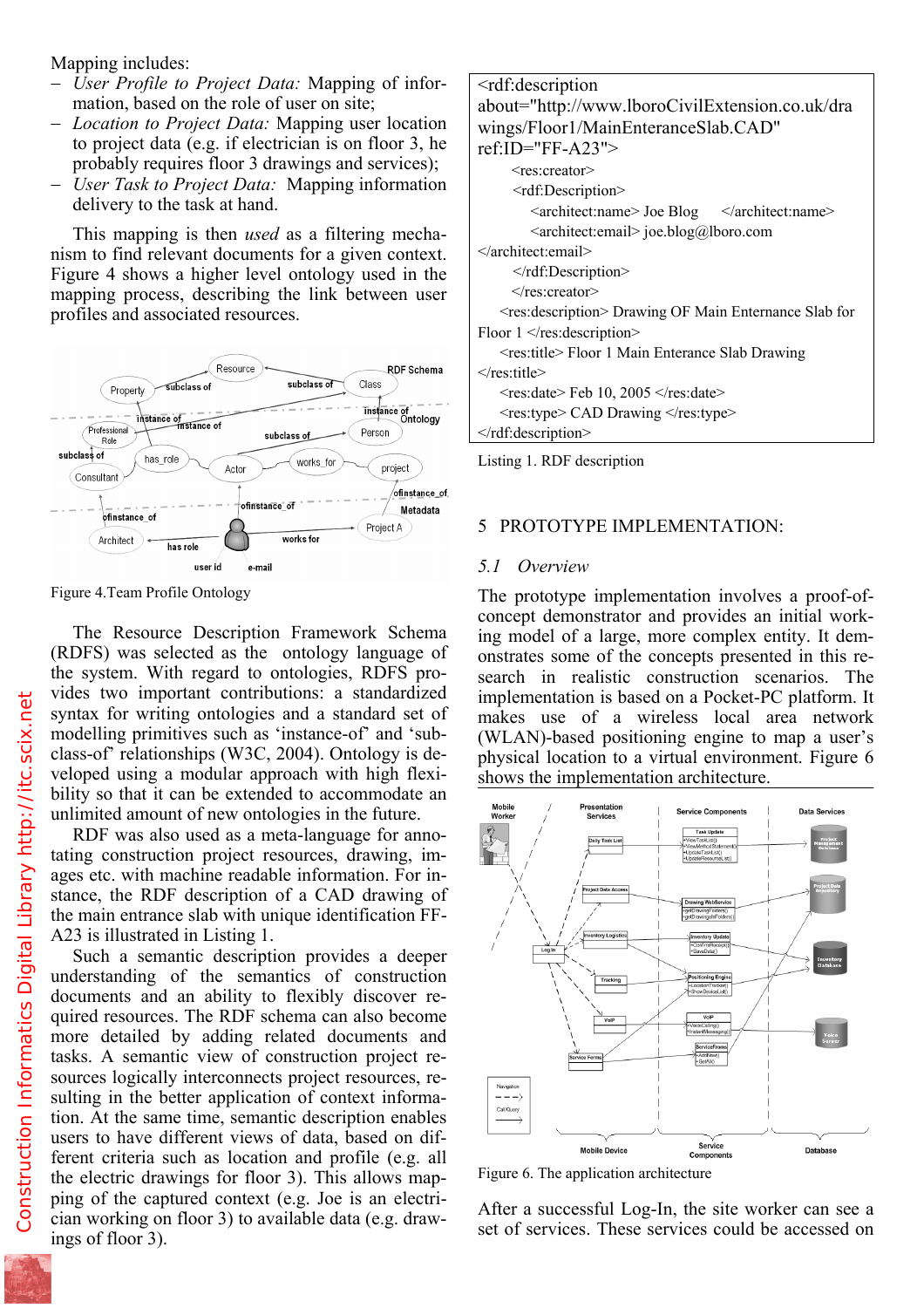cussed in more detail below:

## *5.2 Profile Based Task Allocation*

This implementation describes the process by which tasks are allocated to site workers based on their profile. Task list specifies the activities a site-worker must perform and it also includes the associated method statement, describing how tasks need to be performed. As the site worker arrives for work, the site server detects the unique IP address of their mobile device and prompts the worker to log-in. On a successful log-in, the worker can see his/her task list and associated method statement (Figure 7).

Using an administration application, the site manager assigns tasks and method statements to site worker. The client application running on the site worker mobile device detects that data on the server has been changed. The changed files are then synchronized using WLAN-based synchronization. Synchronization is a two ways process (i.e. synchronizing files between the mobile device and the server application). This way, the completion of tasks can be monitored in real-time and an audit trail maintained. A Similar concept can be used to update changes in project management plans.

## *5.3 Inventory Logistics Support*

WLAN tags were used to store important information about a bulk delivery item. XML schema was used to describe the tag information structure. As the delivery arrives at the construction site, an on-site wireless network scans the tag attached to the bulk delivery and sends an instant message to site manager's mobile device, prompting him/her to confirm the delivery receipt.



Figure7. Profile based task allocation

The site-supervisor browses through the delivery contents and records any discrepancies. Once the delivery receipt is confirmed (Figure 8), data is stored locally on the site manager's mobile device. Local information stored on the mobile device is

sulting in an update of the inventory database.

| # 4€ 5:11                       | $22 + 5:12$                      |
|---------------------------------|----------------------------------|
| <b>WISECON Demo</b>             | <b>WISECON Demo</b>              |
| Order ID: 10365                 | Order ID: 10366                  |
| Products: Double-Glazed Windows | Products: Bathroom Shower        |
| Garage Doors                    | Bathroom Furniture               |
| Entry Doors                     | <b>Towel Radiators</b>           |
| Door Hardware Accessories       | 0k                               |
| Quantity:                       | Quar                             |
| Price                           | Order Receipt Confirmed          |
| 290                             | Note                             |
| Note:                           | bnt                              |
| Confirm                         | Confirm                          |
| Data Source                     | Data Source                      |
| Company                         | Company                          |
| Orders                          | Orders                           |
| Ready                           | Data has been saved successfully |
| 圏                               | ⊞⊞  ▲                            |
| File                            | File                             |

Figure 8: Inventory Logistics Support

#### *5.4 Real Time Tracking Support*

For real time tracking support, a WLAN-based positioning engine from Ekahau (Ekahau, 2004) was used. The Positioning Engine tracks the real time position of a WLAN-enabled mobile device/tag. It discovers all the WLAN-enabled devices using their IP addresses, and makes use of the signal strength measurements as detected by the access points to determine the actual position. A key advantage of using a WLAN-based positioning engine is that it has considerably less infrastructure requirements, compared to other location determination techniques such as Global Positioning System (GPS) and other real time location tracking systems. This makes it affordable for deployment in a site environment. Also, it is appropriate for use within the indoor environment.



Figure 9: Tracking a notebook device and a W-LAN tag

As the user moves across the construction site, his location details are updated on the corresponding site map using a positioning engine. Real time positioning of site workers can be recorded for Health and Safety objectives. Four logical areas were defined within a simulated construction site, including a site office, site warehouse, a walking track and site

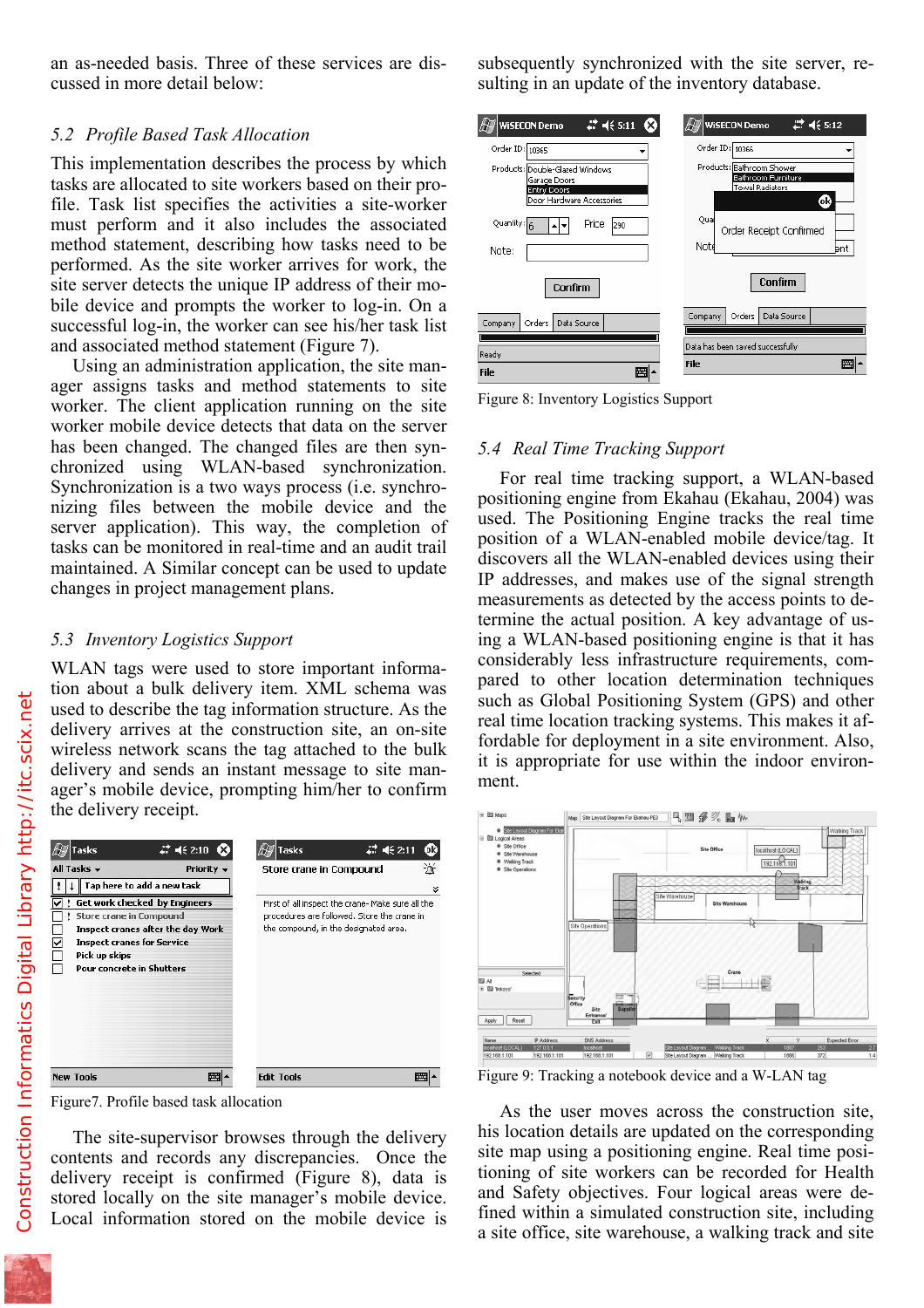restricted area, appropriate warning messages are generated.

Similarly, tracking information was used to assist site-operatives to query the system using various search strings (e.g. Device type and area, etc). Using a positioning engine, a mobile worker can obtain a map-based navigation from his/her current location to the target object. Also, knowledge of the user's location was used to deliver data relevant to the location context (Figure 10). To implement this functionality, an XML Web Service was written to query the semantically annotated data on the server, using the location context as a filtering mechanism.



Figure 10. Location-based data delivery

#### 6 SUMMARY AND OUTLOOK:

In this paper, the architecture and implementation of a context-aware information delivery system for mobile construction workers was discussed. The application of Semantic Web technologies, both in context interpretation and at the application and services layer allows for better understanding of contextual meaning and relationship. Better contextawareness has the potential to cause a paradigm shift in construction management practices, by allowing mobile workers access to context-specific information and services on an as-needed basis. The proposed architecture can be adapted to different implementations. For instance, integration with a project management application will allow a project manager to monitor:

- − What tasks have been assigned to worker A?
- − How much time has it taken for worker A to complete the tasks?
- Which task is worker X involved in right now?
- − What is the on the task queue (tasks which can be allocated to workers in real time)? Based on worker location and real time progress, how can this task queue be allocated to workers?

The knowledge of such contextual information allows for better monitoring of the current status of the project (the tasks completed) and the velocity with which the project is moving ahead (against the project plan). In future, using different enabling

smart materials, sensors and actuators, it is possible to capture a wide range of context variables. This enables the design of better user-interfaces, by shifting the focus from explicit to implicit humancomputer interaction (Schmidt et al., 1999). It also prevents users from information overload, thereby allowing the site workers to do their tasks efficiently and safely. Also, new application scenarios are becoming viable by the ongoing miniaturisation, developments in sensor networking, the increase in computational power and the fact that broadband is becoming technically and financially feasible. However, realisation of the real potential of contextaware services for mobile computing in the construction industry needs to satisfy the constraints introduced by technological complexity, cost, user needs and interoperability. At the same time, at the level of an individual construction firm, it often takes more than technology to determine whether or not returns on innovation investments are always positive. Also there is a need for successful industrial case studies. The next step in this research is to undertake field trials to test the prototype system in a real life construction project.

#### REFERENCES

- Aittola, M., Ryhänen, T. & Ojala., T. 2003. SmartLibrary Location-aware mobile library service. *Proc. Fifth International Symposium on Human Computer Interaction with Mobile Devices and Services*, Udine, Italy, 411-416.
- AMBIENCE project [Online], http://www.extra.research.philips.com/euprojects/ambience/
- Aziz, Z., Anumba, C.J., Ruikar, D., Carrillo., P.M. & Bouchlaghem.,D.N. 2003. Semantic web based services for intelligent mobile construction collaboration, ITcon Vol. 9, Special Issue Mobile Computing in Construction, pg. 367- 379
- Burrell, J. & Gay, K. 2001. Collectively defining context in a mobile, networked computing environment. *Short talk summary in CHI 2001 Extended abstracts*, May 2001.
- Chen,H., Finin, T. & Joshi, A. 2004. Semantic Web in the Context Broker Architecture, *IEEE Conference on Pervasive Computing and Communications, Orlando,* March 2004
- Davies, N., Cheverst.,K., Mitchell.,K. & Friday.,A. 1999 Caches in the Air: Disseminating Information in the Guide System. Proc. of the 2nd IEEE Workshop on Mobile Computing Systems and Applications (WMCSA'99), Louisiana, USA, February 1999.
- Ekahau (2004) Ekahau Positioning Engine [Online] http://www.ekahau.com
- Ferscha, A., Vogl, S. & Beer, W. 2002. Ubiquitous context sensing in wireless environments, *4th DAPSYS (Austrian-Hungarian Workshop on Distributed and Parallel Systems)* 2002, ISBN 1-4020-7209-0, Kluwer Academic Publishers
- Fischmeister, S., Menkhaus, G. & Pree, W. 2002. MUSA-Shadows: Concepts, Implementation, and Sample Applications; A Location-Based Service Supporting Multiple Devices, *In Proc. 40TH International Conference on Technology of Object-Oriented Languages and Systems (TOOLS Pacific 2002),* Sydney, Australia., ACS. 71-79.